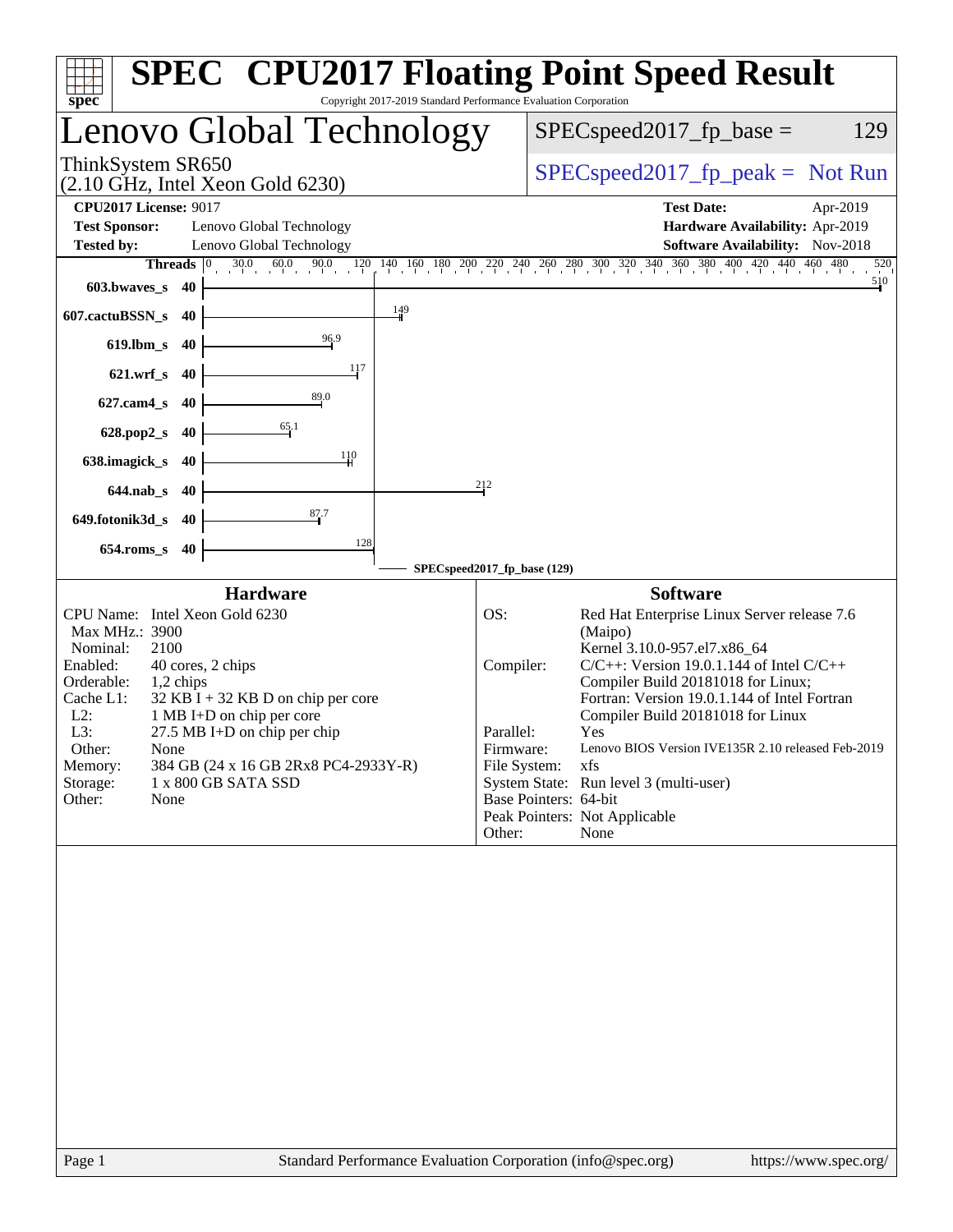

#### **[SPEC CPU2017 Floating Point Speed Result](http://www.spec.org/auto/cpu2017/Docs/result-fields.html#SPECCPU2017FloatingPointSpeedResult)** Copyright 2017-2019 Standard Performance Evaluation Corporation

## Lenovo Global Technology

(2.10 GHz, Intel Xeon Gold 6230)

ThinkSystem SR650<br>  $SPEC speed2017<sub>fp</sub> peak = Not Run$ 

 $SPEC speed2017_fp\_base = 129$ 

**[Test Sponsor:](http://www.spec.org/auto/cpu2017/Docs/result-fields.html#TestSponsor)** Lenovo Global Technology **[Hardware Availability:](http://www.spec.org/auto/cpu2017/Docs/result-fields.html#HardwareAvailability)** Apr-2019 **[Tested by:](http://www.spec.org/auto/cpu2017/Docs/result-fields.html#Testedby)** Lenovo Global Technology **[Software Availability:](http://www.spec.org/auto/cpu2017/Docs/result-fields.html#SoftwareAvailability)** Nov-2018

**[CPU2017 License:](http://www.spec.org/auto/cpu2017/Docs/result-fields.html#CPU2017License)** 9017 **[Test Date:](http://www.spec.org/auto/cpu2017/Docs/result-fields.html#TestDate)** Apr-2019

#### **[Results Table](http://www.spec.org/auto/cpu2017/Docs/result-fields.html#ResultsTable)**

|                                   | <b>Base</b>    |                |       |                |       | <b>Peak</b>    |            |                |                |              |                |              |                |              |
|-----------------------------------|----------------|----------------|-------|----------------|-------|----------------|------------|----------------|----------------|--------------|----------------|--------------|----------------|--------------|
| <b>Benchmark</b>                  | <b>Threads</b> | <b>Seconds</b> | Ratio | <b>Seconds</b> | Ratio | <b>Seconds</b> | Ratio      | <b>Threads</b> | <b>Seconds</b> | <b>Ratio</b> | <b>Seconds</b> | <b>Ratio</b> | <b>Seconds</b> | <b>Ratio</b> |
| 603.bwayes_s                      | 40             | 116            | 510   | 115            | 511   | 116            | 510        |                |                |              |                |              |                |              |
| 607.cactuBSSN s                   | 40             | 112            | 149   | 111            | 150   | 112            | 148        |                |                |              |                |              |                |              |
| $619.$ lbm s                      | 40             | 54.0           | 96.9  | 54.1           | 96.8  | 53.8           | 97.3       |                |                |              |                |              |                |              |
| $621.wrf$ s                       | 40             | 113            | 117   | 114            | 116   | 113            | <b>117</b> |                |                |              |                |              |                |              |
| $627$ .cam4 s                     | 40             | 99.6           | 89.0  | 99.5           | 89.1  | 99.6           | 89.0       |                |                |              |                |              |                |              |
| $628.pop2_s$                      | 40             | 181            | 65.4  | 182            | 65.1  | 183            | 65.0       |                |                |              |                |              |                |              |
| 638.imagick_s                     | 40             | 128            | 112   | 132            | 109   | 131            | <b>110</b> |                |                |              |                |              |                |              |
| $644$ .nab s                      | 40             | 82.4           | 212   | 82.6           | 212   | 82.5           | 212        |                |                |              |                |              |                |              |
| 649.fotonik3d_s                   | 40             | 105            | 87.1  | 104            | 87.8  | 104            | 87.7       |                |                |              |                |              |                |              |
| $654$ .roms_s                     | 40             | 123            | 128   | 122            | 129   | 123            | 128        |                |                |              |                |              |                |              |
| $SPEC speed2017$ fp base =<br>129 |                |                |       |                |       |                |            |                |                |              |                |              |                |              |
| SPECspeed 2017 fp peak $=$        |                |                |       | <b>Not Run</b> |       |                |            |                |                |              |                |              |                |              |

Results appear in the [order in which they were run.](http://www.spec.org/auto/cpu2017/Docs/result-fields.html#RunOrder) Bold underlined text [indicates a median measurement](http://www.spec.org/auto/cpu2017/Docs/result-fields.html#Median).

#### **[Operating System Notes](http://www.spec.org/auto/cpu2017/Docs/result-fields.html#OperatingSystemNotes)**

Stack size set to unlimited using "ulimit -s unlimited"

#### **[General Notes](http://www.spec.org/auto/cpu2017/Docs/result-fields.html#GeneralNotes)**

Environment variables set by runcpu before the start of the run: KMP\_AFFINITY = "granularity=fine,compact" LD\_LIBRARY\_PATH = "/home/cpu2017-1.0.5-ic19.0u1/lib/intel64" OMP\_STACKSIZE = "192M"

 Binaries compiled on a system with 1x Intel Core i9-7900X CPU + 32GB RAM memory using Redhat Enterprise Linux 7.5 Transparent Huge Pages enabled by default Prior to runcpu invocation Filesystem page cache synced and cleared with: sync; echo 3> /proc/sys/vm/drop\_caches Yes: The test sponsor attests, as of date of publication, that CVE-2017-5754 (Meltdown) is mitigated in the system as tested and documented. Yes: The test sponsor attests, as of date of publication, that CVE-2017-5753 (Spectre variant 1) is mitigated in the system as tested and documented. Yes: The test sponsor attests, as of date of publication, that CVE-2017-5715 (Spectre variant 2) is mitigated in the system as tested and documented. Yes: The test sponsor attests, as of date of publication, that CVE-2018-3640 (Spectre variant 3a) is mitigated in the system as tested and documented. Yes: The test sponsor attests, as of date of publication, that CVE-2018-3639 (Spectre variant 4) is mitigated in the system as tested and documented.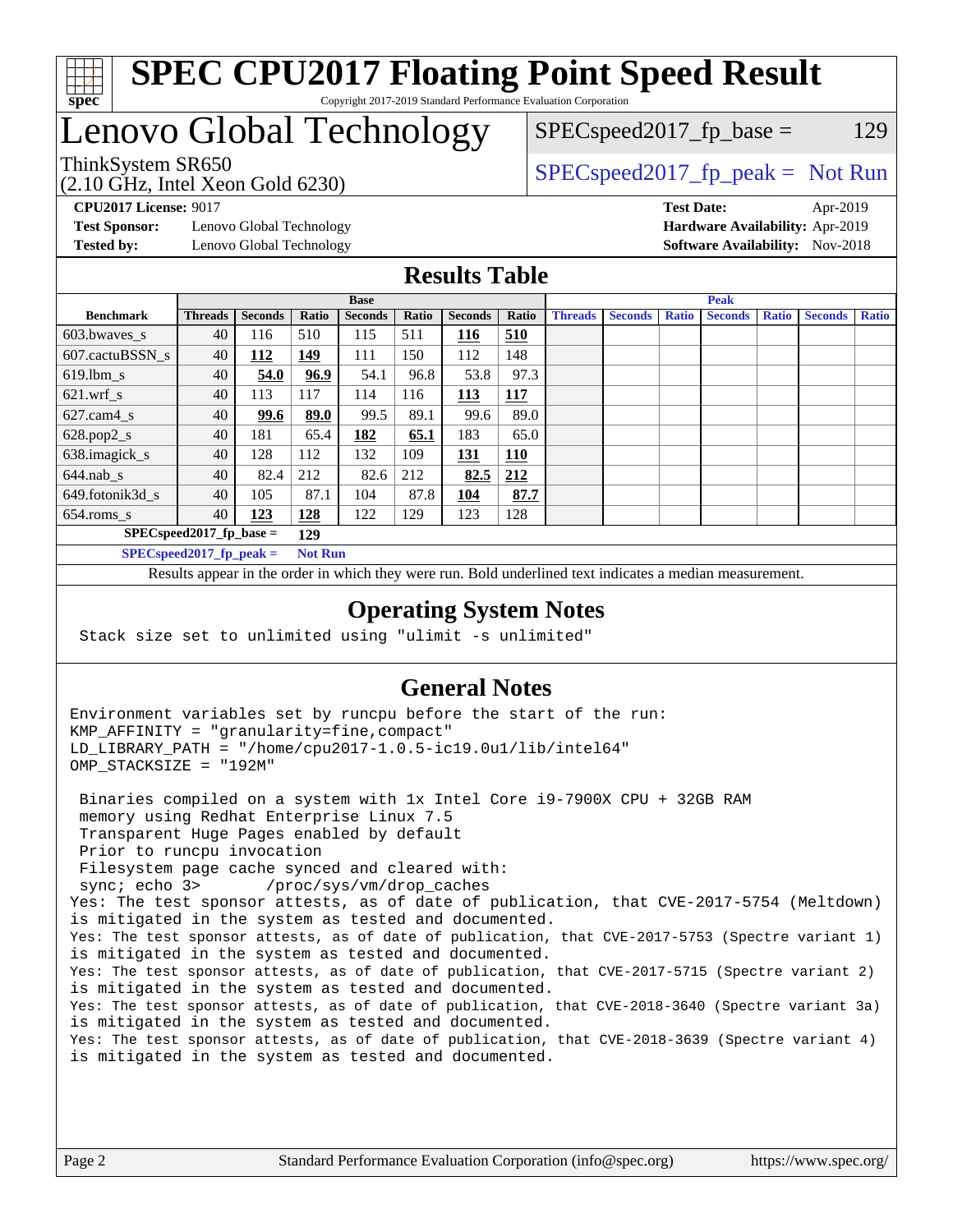| <b>SPEC CPU2017 Floating Point Speed Result</b><br>$spec^*$                                                                                                                                                                                                                                                                                                                                                                                                                                                                                                                                                                                                                                                                                                                                                                                                                                                                                                                                                                                                                                                                                                                                                                                                                                                                                                                                                                                                                                                                                                                                                                                                                       | Copyright 2017-2019 Standard Performance Evaluation Corporation |                                     |                                                                                       |  |  |
|-----------------------------------------------------------------------------------------------------------------------------------------------------------------------------------------------------------------------------------------------------------------------------------------------------------------------------------------------------------------------------------------------------------------------------------------------------------------------------------------------------------------------------------------------------------------------------------------------------------------------------------------------------------------------------------------------------------------------------------------------------------------------------------------------------------------------------------------------------------------------------------------------------------------------------------------------------------------------------------------------------------------------------------------------------------------------------------------------------------------------------------------------------------------------------------------------------------------------------------------------------------------------------------------------------------------------------------------------------------------------------------------------------------------------------------------------------------------------------------------------------------------------------------------------------------------------------------------------------------------------------------------------------------------------------------|-----------------------------------------------------------------|-------------------------------------|---------------------------------------------------------------------------------------|--|--|
| Lenovo Global Technology                                                                                                                                                                                                                                                                                                                                                                                                                                                                                                                                                                                                                                                                                                                                                                                                                                                                                                                                                                                                                                                                                                                                                                                                                                                                                                                                                                                                                                                                                                                                                                                                                                                          |                                                                 | $SPEC speed2017_fp\_base =$         | 129                                                                                   |  |  |
| ThinkSystem SR650<br>$(2.10 \text{ GHz}, \text{Intel Xeon Gold } 6230)$                                                                                                                                                                                                                                                                                                                                                                                                                                                                                                                                                                                                                                                                                                                                                                                                                                                                                                                                                                                                                                                                                                                                                                                                                                                                                                                                                                                                                                                                                                                                                                                                           |                                                                 | $SPEC speed2017_fp\_peak = Not Run$ |                                                                                       |  |  |
| <b>CPU2017 License: 9017</b><br><b>Test Sponsor:</b><br>Lenovo Global Technology<br><b>Tested by:</b><br>Lenovo Global Technology                                                                                                                                                                                                                                                                                                                                                                                                                                                                                                                                                                                                                                                                                                                                                                                                                                                                                                                                                                                                                                                                                                                                                                                                                                                                                                                                                                                                                                                                                                                                                 |                                                                 | <b>Test Date:</b>                   | Apr-2019<br>Hardware Availability: Apr-2019<br><b>Software Availability:</b> Nov-2018 |  |  |
|                                                                                                                                                                                                                                                                                                                                                                                                                                                                                                                                                                                                                                                                                                                                                                                                                                                                                                                                                                                                                                                                                                                                                                                                                                                                                                                                                                                                                                                                                                                                                                                                                                                                                   |                                                                 |                                     |                                                                                       |  |  |
| <b>Platform Notes</b><br>BIOS configuration:<br>Choose Operating Mode set to Maximum Performance<br>Choose Operating Mode set to Custom Mode<br>C-states set to Legacy<br>Hyper-Threading set to Disable<br>Adjacent Cache Prefetch set to Disable<br>Stale AtoS set to Enable<br>Sysinfo program /home/cpu2017-1.0.5-ic19.0ul/bin/sysinfo<br>Rev: r5974 of 2018-05-19 9bcde8f2999c33d61f64985e45859ea9<br>running on localhost.localdomain Thu Apr 18 15:44:08 2019<br>SUT (System Under Test) info as seen by some common utilities.<br>For more information on this section, see<br>https://www.spec.org/cpu2017/Docs/config.html#sysinfo<br>From /proc/cpuinfo<br>model name: Intel(R) Xeon(R) Gold 6230 CPU @ 2.10GHz<br>"physical id"s (chips)<br>$\overline{2}$<br>40 "processors"<br>cores, siblings (Caution: counting these is hw and system dependent. The following<br>excerpts from /proc/cpuinfo might not be reliable. Use with caution.)<br>cpu cores : 20<br>siblings : 20<br>physical 0: cores 0 1 2 3 4 8 9 10 11 12 16 17 18 19 20 24 25 26 27 28<br>physical 1: cores 0 1 2 3 4 8 9 10 11 12 16 17 18 19 20 24 25 26 27 28<br>From 1scpu:<br>Architecture:<br>x86_64<br>$32$ -bit, $64$ -bit<br>$CPU$ op-mode( $s$ ):<br>Little Endian<br>Byte Order:<br>CPU(s):<br>40<br>On-line CPU(s) list:<br>$0 - 39$<br>Thread(s) per core:<br>1<br>Core(s) per socket:<br>20<br>Socket(s):<br>2<br>$\overline{a}$<br>NUMA $node(s)$ :<br>Vendor ID:<br>GenuineIntel<br>CPU family:<br>6<br>85<br>Model:<br>Model name:<br>$Intel(R) Xeon(R) Gold 6230 CPU @ 2.10GHz$<br>6<br>Stepping:<br>2100.000<br>CPU MHz:<br>4200.00<br>BogoMIPS:<br>Virtualization:<br>$VT - x$ |                                                                 |                                     |                                                                                       |  |  |
| Lld cache:<br>Lli cache:                                                                                                                                                                                                                                                                                                                                                                                                                                                                                                                                                                                                                                                                                                                                                                                                                                                                                                                                                                                                                                                                                                                                                                                                                                                                                                                                                                                                                                                                                                                                                                                                                                                          | 32K<br>32K                                                      |                                     |                                                                                       |  |  |
| L2 cache:                                                                                                                                                                                                                                                                                                                                                                                                                                                                                                                                                                                                                                                                                                                                                                                                                                                                                                                                                                                                                                                                                                                                                                                                                                                                                                                                                                                                                                                                                                                                                                                                                                                                         | 1024K                                                           |                                     |                                                                                       |  |  |
| (Continued on next page)                                                                                                                                                                                                                                                                                                                                                                                                                                                                                                                                                                                                                                                                                                                                                                                                                                                                                                                                                                                                                                                                                                                                                                                                                                                                                                                                                                                                                                                                                                                                                                                                                                                          |                                                                 |                                     |                                                                                       |  |  |
| Page 3                                                                                                                                                                                                                                                                                                                                                                                                                                                                                                                                                                                                                                                                                                                                                                                                                                                                                                                                                                                                                                                                                                                                                                                                                                                                                                                                                                                                                                                                                                                                                                                                                                                                            | Standard Performance Evaluation Corporation (info@spec.org)     |                                     | https://www.spec.org/                                                                 |  |  |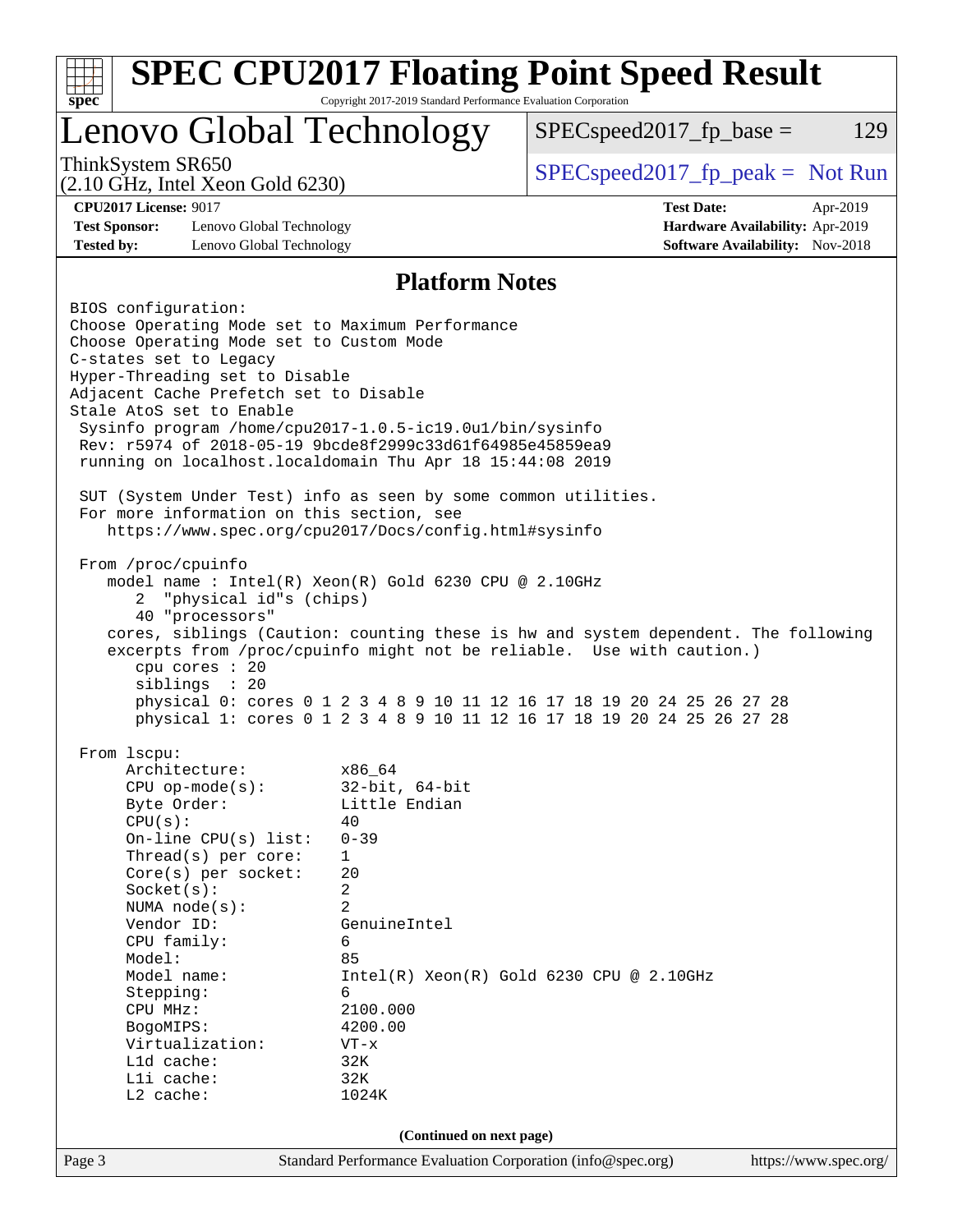| spec                                                                                                                                                                       | <b>SPEC CPU2017 Floating Point Speed Result</b><br>Copyright 2017-2019 Standard Performance Evaluation Corporation                                                                                                                                                                                                                                                                                                                                                                                                                                                                                                                                                                                                                                                                                                                                                                                                                        |                                                                                                                                                                                                                                                                                                                                                                                                                                                                                                                                                                                                                                                                                              |
|----------------------------------------------------------------------------------------------------------------------------------------------------------------------------|-------------------------------------------------------------------------------------------------------------------------------------------------------------------------------------------------------------------------------------------------------------------------------------------------------------------------------------------------------------------------------------------------------------------------------------------------------------------------------------------------------------------------------------------------------------------------------------------------------------------------------------------------------------------------------------------------------------------------------------------------------------------------------------------------------------------------------------------------------------------------------------------------------------------------------------------|----------------------------------------------------------------------------------------------------------------------------------------------------------------------------------------------------------------------------------------------------------------------------------------------------------------------------------------------------------------------------------------------------------------------------------------------------------------------------------------------------------------------------------------------------------------------------------------------------------------------------------------------------------------------------------------------|
|                                                                                                                                                                            | Lenovo Global Technology                                                                                                                                                                                                                                                                                                                                                                                                                                                                                                                                                                                                                                                                                                                                                                                                                                                                                                                  | $SPEC speed2017fr base =$<br>129                                                                                                                                                                                                                                                                                                                                                                                                                                                                                                                                                                                                                                                             |
| ThinkSystem SR650                                                                                                                                                          | $(2.10 \text{ GHz}, \text{Intel Xeon Gold } 6230)$                                                                                                                                                                                                                                                                                                                                                                                                                                                                                                                                                                                                                                                                                                                                                                                                                                                                                        | $SPEC speed2017fr peak = Not Run$                                                                                                                                                                                                                                                                                                                                                                                                                                                                                                                                                                                                                                                            |
| <b>CPU2017 License: 9017</b>                                                                                                                                               |                                                                                                                                                                                                                                                                                                                                                                                                                                                                                                                                                                                                                                                                                                                                                                                                                                                                                                                                           | <b>Test Date:</b><br>Apr-2019                                                                                                                                                                                                                                                                                                                                                                                                                                                                                                                                                                                                                                                                |
| <b>Test Sponsor:</b>                                                                                                                                                       | Lenovo Global Technology                                                                                                                                                                                                                                                                                                                                                                                                                                                                                                                                                                                                                                                                                                                                                                                                                                                                                                                  | Hardware Availability: Apr-2019                                                                                                                                                                                                                                                                                                                                                                                                                                                                                                                                                                                                                                                              |
| <b>Tested by:</b>                                                                                                                                                          | Lenovo Global Technology                                                                                                                                                                                                                                                                                                                                                                                                                                                                                                                                                                                                                                                                                                                                                                                                                                                                                                                  | <b>Software Availability:</b> Nov-2018                                                                                                                                                                                                                                                                                                                                                                                                                                                                                                                                                                                                                                                       |
|                                                                                                                                                                            | <b>Platform Notes (Continued)</b>                                                                                                                                                                                                                                                                                                                                                                                                                                                                                                                                                                                                                                                                                                                                                                                                                                                                                                         |                                                                                                                                                                                                                                                                                                                                                                                                                                                                                                                                                                                                                                                                                              |
| L3 cache:<br>Flaqs:<br>physical chip.<br>node distances:<br>node<br>$\mathbf 0$<br>0:<br>10<br>1:<br>21<br>From /proc/meminfo<br>MemTotal:<br>Hugepagesize:<br>os-release: | 28160K<br>$0 - 19$<br>NUMA node0 CPU(s):<br>NUMA nodel CPU(s):<br>$20 - 39$<br>lm constant_tsc art arch_perfmon pebs bts rep_good nopl xtopology nonstop_tsc<br>ibrs ibpb stibp ibrs_enhanced tpr_shadow vnmi flexpriority ept vpid fsgsbase<br>avx512_vnni spec_ctrl intel_stibp flush_lld arch_capabilities<br>/proc/cpuinfo cache data<br>cache size : 28160 KB<br>From numactl --hardware WARNING: a numactl 'node' might or might not correspond to a<br>$available: 2 nodes (0-1)$<br>node 0 cpus: 0 1 2 3 4 5 6 7 8 9 10 11 12 13 14 15 16 17 18 19<br>node 0 size: 196280 MB<br>node 0 free: 191459 MB<br>node 1 cpus: 20 21 22 23 24 25 26 27 28 29 30 31 32 33 34 35 36 37 38 39<br>node 1 size: 196608 MB<br>node 1 free: 191852 MB<br>1<br>21<br>10<br>395878744 kB<br>HugePages_Total:<br>0<br>2048 kB<br>From /etc/*release* /etc/*version*<br>NAME="Red Hat Enterprise Linux Server"<br>VERSION="7.6 (Maipo)"<br>ID="rhel" | fpu vme de pse tsc msr pae mce cx8 apic sep mtrr pge mca cmov<br>pat pse36 clflush dts acpi mmx fxsr sse sse2 ss ht tm pbe syscall nx pdpelgb rdtscp<br>aperfmperf eagerfpu pni pclmulqdq dtes64 monitor ds_cpl vmx smx est tm2 ssse3 sdbg<br>fma cx16 xtpr pdcm pcid dca sse4_1 sse4_2 x2apic movbe popcnt tsc_deadline_timer aes<br>xsave avx f16c rdrand lahf_lm abm 3dnowprefetch epb cat_13 cdp_13 intel_pt ssbd mba<br>tsc_adjust bmil hle avx2 smep bmi2 erms invpcid rtm cqm mpx rdt_a avx512f avx512dq<br>rdseed adx smap clflushopt clwb avx512cd avx512bw avx512vl xsaveopt xsavec xgetbvl<br>cqm_llc cqm_occup_llc cqm_mbm_total cqm_mbm_local dtherm ida arat pln pts pku ospke |
|                                                                                                                                                                            | ID LIKE="fedora"<br>VARIANT="Server"<br>VARIANT_ID="server"                                                                                                                                                                                                                                                                                                                                                                                                                                                                                                                                                                                                                                                                                                                                                                                                                                                                               |                                                                                                                                                                                                                                                                                                                                                                                                                                                                                                                                                                                                                                                                                              |
|                                                                                                                                                                            | VERSION_ID="7.6"<br>PRETTY_NAME="Red Hat Enterprise Linux Server 7.6 (Maipo)"                                                                                                                                                                                                                                                                                                                                                                                                                                                                                                                                                                                                                                                                                                                                                                                                                                                             |                                                                                                                                                                                                                                                                                                                                                                                                                                                                                                                                                                                                                                                                                              |
|                                                                                                                                                                            |                                                                                                                                                                                                                                                                                                                                                                                                                                                                                                                                                                                                                                                                                                                                                                                                                                                                                                                                           |                                                                                                                                                                                                                                                                                                                                                                                                                                                                                                                                                                                                                                                                                              |
| Page 4                                                                                                                                                                     | (Continued on next page)<br>Standard Performance Evaluation Corporation (info@spec.org)                                                                                                                                                                                                                                                                                                                                                                                                                                                                                                                                                                                                                                                                                                                                                                                                                                                   | https://www.spec.org/                                                                                                                                                                                                                                                                                                                                                                                                                                                                                                                                                                                                                                                                        |
|                                                                                                                                                                            |                                                                                                                                                                                                                                                                                                                                                                                                                                                                                                                                                                                                                                                                                                                                                                                                                                                                                                                                           |                                                                                                                                                                                                                                                                                                                                                                                                                                                                                                                                                                                                                                                                                              |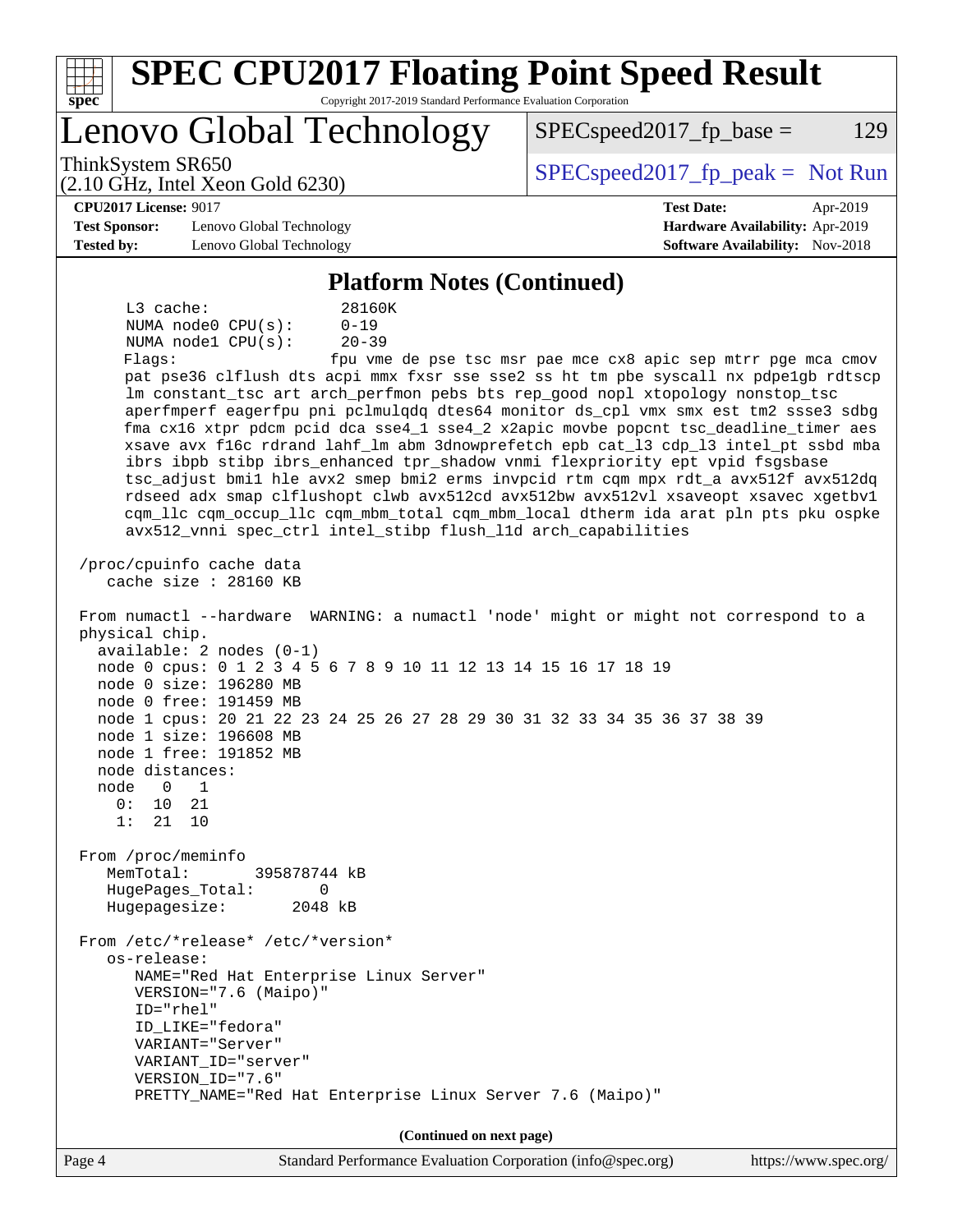

**(Continued on next page)**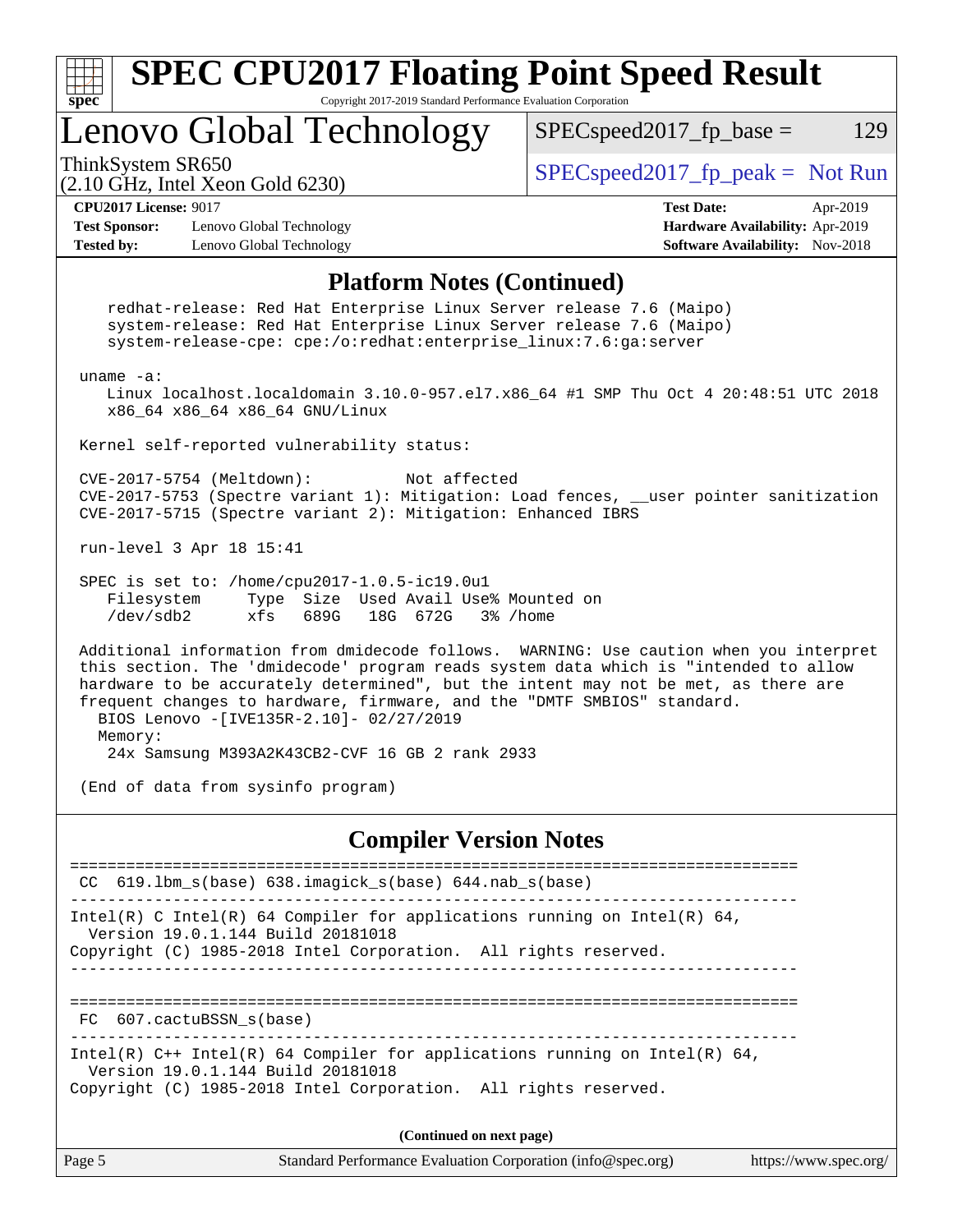

# **[SPEC CPU2017 Floating Point Speed Result](http://www.spec.org/auto/cpu2017/Docs/result-fields.html#SPECCPU2017FloatingPointSpeedResult)**

Copyright 2017-2019 Standard Performance Evaluation Corporation

### Lenovo Global Technology

ThinkSystem SR650<br>  $(2.10 \text{ GHz. Intel Yoon Gold } 6230)$  [SPECspeed2017\\_fp\\_peak =](http://www.spec.org/auto/cpu2017/Docs/result-fields.html#SPECspeed2017fppeak) Not Run

 $SPEC speed2017_fp\_base = 129$ 

(2.10 GHz, Intel Xeon Gold 6230)

| <b>CPU2017 License: 9017</b> |                          | <b>Test Date:</b>               | Apr-2019 |
|------------------------------|--------------------------|---------------------------------|----------|
| <b>Test Sponsor:</b>         | Lenovo Global Technology | Hardware Availability: Apr-2019 |          |
| ----                         | ________                 |                                 |          |

**[Hardware Availability:](http://www.spec.org/auto/cpu2017/Docs/result-fields.html#HardwareAvailability)** Apr-2019 **[Tested by:](http://www.spec.org/auto/cpu2017/Docs/result-fields.html#Testedby)** Lenovo Global Technology **[Software Availability:](http://www.spec.org/auto/cpu2017/Docs/result-fields.html#SoftwareAvailability)** Nov-2018

### **[Compiler Version Notes \(Continued\)](http://www.spec.org/auto/cpu2017/Docs/result-fields.html#CompilerVersionNotes)**

### **[Base Compiler Invocation](http://www.spec.org/auto/cpu2017/Docs/result-fields.html#BaseCompilerInvocation)**

[C benchmarks](http://www.spec.org/auto/cpu2017/Docs/result-fields.html#Cbenchmarks):  $\text{icc}$  -m64 -std=c11 [Fortran benchmarks](http://www.spec.org/auto/cpu2017/Docs/result-fields.html#Fortranbenchmarks): [ifort -m64](http://www.spec.org/cpu2017/results/res2019q2/cpu2017-20190429-13204.flags.html#user_FCbase_intel_ifort_64bit_24f2bb282fbaeffd6157abe4f878425411749daecae9a33200eee2bee2fe76f3b89351d69a8130dd5949958ce389cf37ff59a95e7a40d588e8d3a57e0c3fd751) [Benchmarks using both Fortran and C](http://www.spec.org/auto/cpu2017/Docs/result-fields.html#BenchmarksusingbothFortranandC): [ifort -m64](http://www.spec.org/cpu2017/results/res2019q2/cpu2017-20190429-13204.flags.html#user_CC_FCbase_intel_ifort_64bit_24f2bb282fbaeffd6157abe4f878425411749daecae9a33200eee2bee2fe76f3b89351d69a8130dd5949958ce389cf37ff59a95e7a40d588e8d3a57e0c3fd751) [icc -m64 -std=c11](http://www.spec.org/cpu2017/results/res2019q2/cpu2017-20190429-13204.flags.html#user_CC_FCbase_intel_icc_64bit_c11_33ee0cdaae7deeeab2a9725423ba97205ce30f63b9926c2519791662299b76a0318f32ddfffdc46587804de3178b4f9328c46fa7c2b0cd779d7a61945c91cd35) [Benchmarks using Fortran, C, and C++:](http://www.spec.org/auto/cpu2017/Docs/result-fields.html#BenchmarksusingFortranCandCXX) [icpc -m64](http://www.spec.org/cpu2017/results/res2019q2/cpu2017-20190429-13204.flags.html#user_CC_CXX_FCbase_intel_icpc_64bit_4ecb2543ae3f1412ef961e0650ca070fec7b7afdcd6ed48761b84423119d1bf6bdf5cad15b44d48e7256388bc77273b966e5eb805aefd121eb22e9299b2ec9d9) [icc -m64 -std=c11](http://www.spec.org/cpu2017/results/res2019q2/cpu2017-20190429-13204.flags.html#user_CC_CXX_FCbase_intel_icc_64bit_c11_33ee0cdaae7deeeab2a9725423ba97205ce30f63b9926c2519791662299b76a0318f32ddfffdc46587804de3178b4f9328c46fa7c2b0cd779d7a61945c91cd35) [ifort -m64](http://www.spec.org/cpu2017/results/res2019q2/cpu2017-20190429-13204.flags.html#user_CC_CXX_FCbase_intel_ifort_64bit_24f2bb282fbaeffd6157abe4f878425411749daecae9a33200eee2bee2fe76f3b89351d69a8130dd5949958ce389cf37ff59a95e7a40d588e8d3a57e0c3fd751)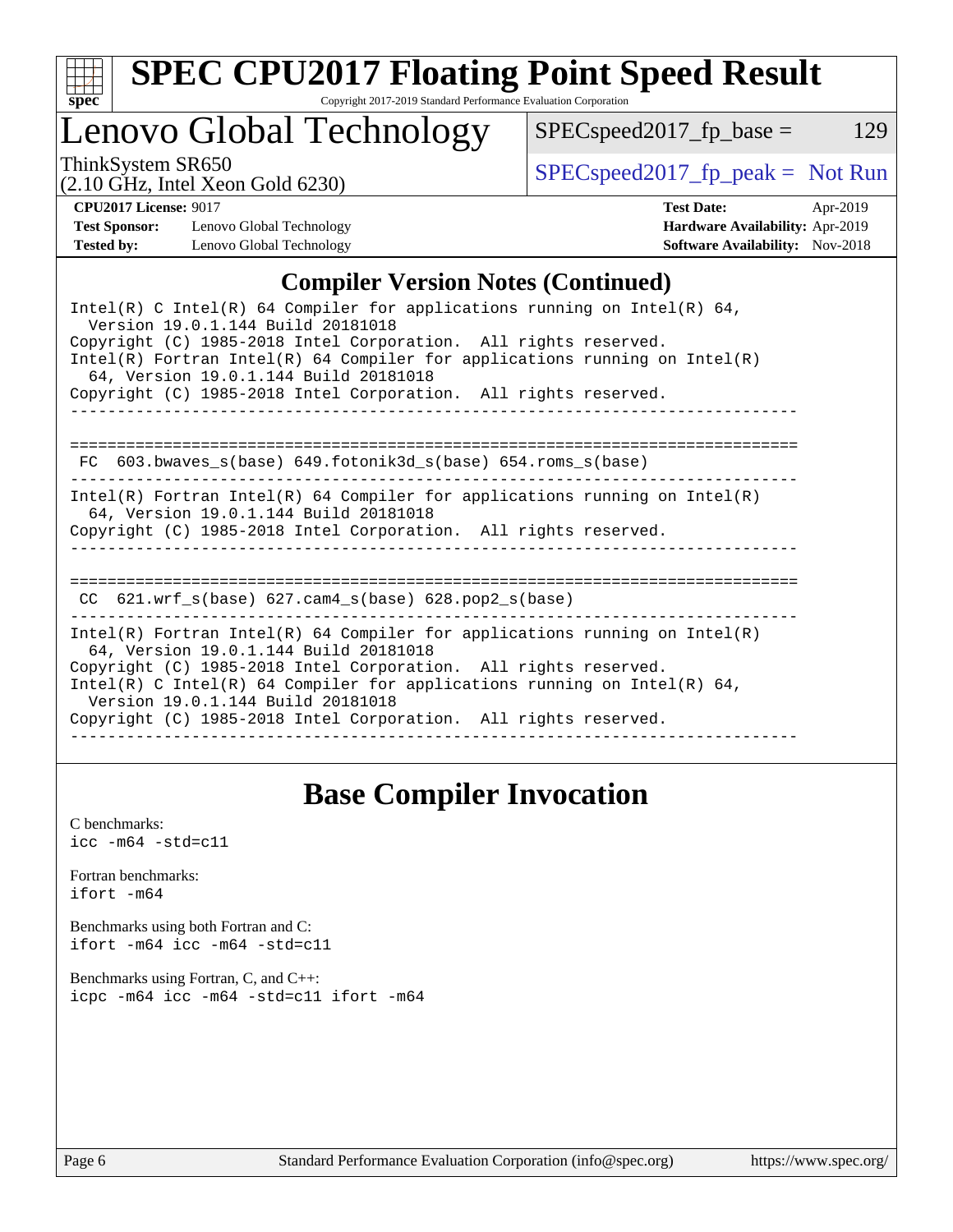

#### **[SPEC CPU2017 Floating Point Speed Result](http://www.spec.org/auto/cpu2017/Docs/result-fields.html#SPECCPU2017FloatingPointSpeedResult)** Copyright 2017-2019 Standard Performance Evaluation Corporation

### Lenovo Global Technology

 $SPEC speed2017_fp\_base = 129$ 

(2.10 GHz, Intel Xeon Gold 6230)

ThinkSystem SR650  $SPEC speed2017$  [p\_peak = Not Run

**[Test Sponsor:](http://www.spec.org/auto/cpu2017/Docs/result-fields.html#TestSponsor)** Lenovo Global Technology **[Hardware Availability:](http://www.spec.org/auto/cpu2017/Docs/result-fields.html#HardwareAvailability)** Apr-2019 **[Tested by:](http://www.spec.org/auto/cpu2017/Docs/result-fields.html#Testedby)** Lenovo Global Technology **[Software Availability:](http://www.spec.org/auto/cpu2017/Docs/result-fields.html#SoftwareAvailability)** Nov-2018

**[CPU2017 License:](http://www.spec.org/auto/cpu2017/Docs/result-fields.html#CPU2017License)** 9017 **[Test Date:](http://www.spec.org/auto/cpu2017/Docs/result-fields.html#TestDate)** Apr-2019

### **[Base Portability Flags](http://www.spec.org/auto/cpu2017/Docs/result-fields.html#BasePortabilityFlags)**

 603.bwaves\_s: [-DSPEC\\_LP64](http://www.spec.org/cpu2017/results/res2019q2/cpu2017-20190429-13204.flags.html#suite_basePORTABILITY603_bwaves_s_DSPEC_LP64) 607.cactuBSSN\_s: [-DSPEC\\_LP64](http://www.spec.org/cpu2017/results/res2019q2/cpu2017-20190429-13204.flags.html#suite_basePORTABILITY607_cactuBSSN_s_DSPEC_LP64) 619.lbm\_s: [-DSPEC\\_LP64](http://www.spec.org/cpu2017/results/res2019q2/cpu2017-20190429-13204.flags.html#suite_basePORTABILITY619_lbm_s_DSPEC_LP64) 621.wrf\_s: [-DSPEC\\_LP64](http://www.spec.org/cpu2017/results/res2019q2/cpu2017-20190429-13204.flags.html#suite_basePORTABILITY621_wrf_s_DSPEC_LP64) [-DSPEC\\_CASE\\_FLAG](http://www.spec.org/cpu2017/results/res2019q2/cpu2017-20190429-13204.flags.html#b621.wrf_s_baseCPORTABILITY_DSPEC_CASE_FLAG) [-convert big\\_endian](http://www.spec.org/cpu2017/results/res2019q2/cpu2017-20190429-13204.flags.html#user_baseFPORTABILITY621_wrf_s_convert_big_endian_c3194028bc08c63ac5d04de18c48ce6d347e4e562e8892b8bdbdc0214820426deb8554edfa529a3fb25a586e65a3d812c835984020483e7e73212c4d31a38223) 627.cam4\_s: [-DSPEC\\_LP64](http://www.spec.org/cpu2017/results/res2019q2/cpu2017-20190429-13204.flags.html#suite_basePORTABILITY627_cam4_s_DSPEC_LP64) [-DSPEC\\_CASE\\_FLAG](http://www.spec.org/cpu2017/results/res2019q2/cpu2017-20190429-13204.flags.html#b627.cam4_s_baseCPORTABILITY_DSPEC_CASE_FLAG) 628.pop2\_s: [-DSPEC\\_LP64](http://www.spec.org/cpu2017/results/res2019q2/cpu2017-20190429-13204.flags.html#suite_basePORTABILITY628_pop2_s_DSPEC_LP64) [-DSPEC\\_CASE\\_FLAG](http://www.spec.org/cpu2017/results/res2019q2/cpu2017-20190429-13204.flags.html#b628.pop2_s_baseCPORTABILITY_DSPEC_CASE_FLAG) [-convert big\\_endian](http://www.spec.org/cpu2017/results/res2019q2/cpu2017-20190429-13204.flags.html#user_baseFPORTABILITY628_pop2_s_convert_big_endian_c3194028bc08c63ac5d04de18c48ce6d347e4e562e8892b8bdbdc0214820426deb8554edfa529a3fb25a586e65a3d812c835984020483e7e73212c4d31a38223) [-assume byterecl](http://www.spec.org/cpu2017/results/res2019q2/cpu2017-20190429-13204.flags.html#user_baseFPORTABILITY628_pop2_s_assume_byterecl_7e47d18b9513cf18525430bbf0f2177aa9bf368bc7a059c09b2c06a34b53bd3447c950d3f8d6c70e3faf3a05c8557d66a5798b567902e8849adc142926523472) 638.imagick\_s: [-DSPEC\\_LP64](http://www.spec.org/cpu2017/results/res2019q2/cpu2017-20190429-13204.flags.html#suite_basePORTABILITY638_imagick_s_DSPEC_LP64) 644.nab\_s: [-DSPEC\\_LP64](http://www.spec.org/cpu2017/results/res2019q2/cpu2017-20190429-13204.flags.html#suite_basePORTABILITY644_nab_s_DSPEC_LP64) 649.fotonik3d\_s: [-DSPEC\\_LP64](http://www.spec.org/cpu2017/results/res2019q2/cpu2017-20190429-13204.flags.html#suite_basePORTABILITY649_fotonik3d_s_DSPEC_LP64) 654.roms\_s: [-DSPEC\\_LP64](http://www.spec.org/cpu2017/results/res2019q2/cpu2017-20190429-13204.flags.html#suite_basePORTABILITY654_roms_s_DSPEC_LP64)

### **[Base Optimization Flags](http://www.spec.org/auto/cpu2017/Docs/result-fields.html#BaseOptimizationFlags)**

[C benchmarks](http://www.spec.org/auto/cpu2017/Docs/result-fields.html#Cbenchmarks):

[-xCORE-AVX512](http://www.spec.org/cpu2017/results/res2019q2/cpu2017-20190429-13204.flags.html#user_CCbase_f-xCORE-AVX512) [-ipo](http://www.spec.org/cpu2017/results/res2019q2/cpu2017-20190429-13204.flags.html#user_CCbase_f-ipo) [-O3](http://www.spec.org/cpu2017/results/res2019q2/cpu2017-20190429-13204.flags.html#user_CCbase_f-O3) [-no-prec-div](http://www.spec.org/cpu2017/results/res2019q2/cpu2017-20190429-13204.flags.html#user_CCbase_f-no-prec-div) [-qopt-prefetch](http://www.spec.org/cpu2017/results/res2019q2/cpu2017-20190429-13204.flags.html#user_CCbase_f-qopt-prefetch) [-ffinite-math-only](http://www.spec.org/cpu2017/results/res2019q2/cpu2017-20190429-13204.flags.html#user_CCbase_f_finite_math_only_cb91587bd2077682c4b38af759c288ed7c732db004271a9512da14a4f8007909a5f1427ecbf1a0fb78ff2a814402c6114ac565ca162485bbcae155b5e4258871) [-qopt-mem-layout-trans=4](http://www.spec.org/cpu2017/results/res2019q2/cpu2017-20190429-13204.flags.html#user_CCbase_f-qopt-mem-layout-trans_fa39e755916c150a61361b7846f310bcdf6f04e385ef281cadf3647acec3f0ae266d1a1d22d972a7087a248fd4e6ca390a3634700869573d231a252c784941a8) [-qopenmp](http://www.spec.org/cpu2017/results/res2019q2/cpu2017-20190429-13204.flags.html#user_CCbase_qopenmp_16be0c44f24f464004c6784a7acb94aca937f053568ce72f94b139a11c7c168634a55f6653758ddd83bcf7b8463e8028bb0b48b77bcddc6b78d5d95bb1df2967) [-DSPEC\\_OPENMP](http://www.spec.org/cpu2017/results/res2019q2/cpu2017-20190429-13204.flags.html#suite_CCbase_DSPEC_OPENMP)

[Fortran benchmarks](http://www.spec.org/auto/cpu2017/Docs/result-fields.html#Fortranbenchmarks):

[-DSPEC\\_OPENMP](http://www.spec.org/cpu2017/results/res2019q2/cpu2017-20190429-13204.flags.html#suite_FCbase_DSPEC_OPENMP) [-xCORE-AVX512](http://www.spec.org/cpu2017/results/res2019q2/cpu2017-20190429-13204.flags.html#user_FCbase_f-xCORE-AVX512) [-ipo](http://www.spec.org/cpu2017/results/res2019q2/cpu2017-20190429-13204.flags.html#user_FCbase_f-ipo) [-O3](http://www.spec.org/cpu2017/results/res2019q2/cpu2017-20190429-13204.flags.html#user_FCbase_f-O3) [-no-prec-div](http://www.spec.org/cpu2017/results/res2019q2/cpu2017-20190429-13204.flags.html#user_FCbase_f-no-prec-div) [-qopt-prefetch](http://www.spec.org/cpu2017/results/res2019q2/cpu2017-20190429-13204.flags.html#user_FCbase_f-qopt-prefetch) [-ffinite-math-only](http://www.spec.org/cpu2017/results/res2019q2/cpu2017-20190429-13204.flags.html#user_FCbase_f_finite_math_only_cb91587bd2077682c4b38af759c288ed7c732db004271a9512da14a4f8007909a5f1427ecbf1a0fb78ff2a814402c6114ac565ca162485bbcae155b5e4258871) [-qopt-mem-layout-trans=4](http://www.spec.org/cpu2017/results/res2019q2/cpu2017-20190429-13204.flags.html#user_FCbase_f-qopt-mem-layout-trans_fa39e755916c150a61361b7846f310bcdf6f04e385ef281cadf3647acec3f0ae266d1a1d22d972a7087a248fd4e6ca390a3634700869573d231a252c784941a8) [-qopenmp](http://www.spec.org/cpu2017/results/res2019q2/cpu2017-20190429-13204.flags.html#user_FCbase_qopenmp_16be0c44f24f464004c6784a7acb94aca937f053568ce72f94b139a11c7c168634a55f6653758ddd83bcf7b8463e8028bb0b48b77bcddc6b78d5d95bb1df2967) [-nostandard-realloc-lhs](http://www.spec.org/cpu2017/results/res2019q2/cpu2017-20190429-13204.flags.html#user_FCbase_f_2003_std_realloc_82b4557e90729c0f113870c07e44d33d6f5a304b4f63d4c15d2d0f1fab99f5daaed73bdb9275d9ae411527f28b936061aa8b9c8f2d63842963b95c9dd6426b8a)

[Benchmarks using both Fortran and C](http://www.spec.org/auto/cpu2017/Docs/result-fields.html#BenchmarksusingbothFortranandC):

[-xCORE-AVX512](http://www.spec.org/cpu2017/results/res2019q2/cpu2017-20190429-13204.flags.html#user_CC_FCbase_f-xCORE-AVX512) [-ipo](http://www.spec.org/cpu2017/results/res2019q2/cpu2017-20190429-13204.flags.html#user_CC_FCbase_f-ipo) [-O3](http://www.spec.org/cpu2017/results/res2019q2/cpu2017-20190429-13204.flags.html#user_CC_FCbase_f-O3) [-no-prec-div](http://www.spec.org/cpu2017/results/res2019q2/cpu2017-20190429-13204.flags.html#user_CC_FCbase_f-no-prec-div) [-qopt-prefetch](http://www.spec.org/cpu2017/results/res2019q2/cpu2017-20190429-13204.flags.html#user_CC_FCbase_f-qopt-prefetch) [-ffinite-math-only](http://www.spec.org/cpu2017/results/res2019q2/cpu2017-20190429-13204.flags.html#user_CC_FCbase_f_finite_math_only_cb91587bd2077682c4b38af759c288ed7c732db004271a9512da14a4f8007909a5f1427ecbf1a0fb78ff2a814402c6114ac565ca162485bbcae155b5e4258871) [-qopt-mem-layout-trans=4](http://www.spec.org/cpu2017/results/res2019q2/cpu2017-20190429-13204.flags.html#user_CC_FCbase_f-qopt-mem-layout-trans_fa39e755916c150a61361b7846f310bcdf6f04e385ef281cadf3647acec3f0ae266d1a1d22d972a7087a248fd4e6ca390a3634700869573d231a252c784941a8) [-qopenmp](http://www.spec.org/cpu2017/results/res2019q2/cpu2017-20190429-13204.flags.html#user_CC_FCbase_qopenmp_16be0c44f24f464004c6784a7acb94aca937f053568ce72f94b139a11c7c168634a55f6653758ddd83bcf7b8463e8028bb0b48b77bcddc6b78d5d95bb1df2967) [-DSPEC\\_OPENMP](http://www.spec.org/cpu2017/results/res2019q2/cpu2017-20190429-13204.flags.html#suite_CC_FCbase_DSPEC_OPENMP) [-nostandard-realloc-lhs](http://www.spec.org/cpu2017/results/res2019q2/cpu2017-20190429-13204.flags.html#user_CC_FCbase_f_2003_std_realloc_82b4557e90729c0f113870c07e44d33d6f5a304b4f63d4c15d2d0f1fab99f5daaed73bdb9275d9ae411527f28b936061aa8b9c8f2d63842963b95c9dd6426b8a)

[Benchmarks using Fortran, C, and C++:](http://www.spec.org/auto/cpu2017/Docs/result-fields.html#BenchmarksusingFortranCandCXX)

[-xCORE-AVX512](http://www.spec.org/cpu2017/results/res2019q2/cpu2017-20190429-13204.flags.html#user_CC_CXX_FCbase_f-xCORE-AVX512) [-ipo](http://www.spec.org/cpu2017/results/res2019q2/cpu2017-20190429-13204.flags.html#user_CC_CXX_FCbase_f-ipo) [-O3](http://www.spec.org/cpu2017/results/res2019q2/cpu2017-20190429-13204.flags.html#user_CC_CXX_FCbase_f-O3) [-no-prec-div](http://www.spec.org/cpu2017/results/res2019q2/cpu2017-20190429-13204.flags.html#user_CC_CXX_FCbase_f-no-prec-div) [-qopt-prefetch](http://www.spec.org/cpu2017/results/res2019q2/cpu2017-20190429-13204.flags.html#user_CC_CXX_FCbase_f-qopt-prefetch) [-ffinite-math-only](http://www.spec.org/cpu2017/results/res2019q2/cpu2017-20190429-13204.flags.html#user_CC_CXX_FCbase_f_finite_math_only_cb91587bd2077682c4b38af759c288ed7c732db004271a9512da14a4f8007909a5f1427ecbf1a0fb78ff2a814402c6114ac565ca162485bbcae155b5e4258871) [-qopt-mem-layout-trans=4](http://www.spec.org/cpu2017/results/res2019q2/cpu2017-20190429-13204.flags.html#user_CC_CXX_FCbase_f-qopt-mem-layout-trans_fa39e755916c150a61361b7846f310bcdf6f04e385ef281cadf3647acec3f0ae266d1a1d22d972a7087a248fd4e6ca390a3634700869573d231a252c784941a8) [-qopenmp](http://www.spec.org/cpu2017/results/res2019q2/cpu2017-20190429-13204.flags.html#user_CC_CXX_FCbase_qopenmp_16be0c44f24f464004c6784a7acb94aca937f053568ce72f94b139a11c7c168634a55f6653758ddd83bcf7b8463e8028bb0b48b77bcddc6b78d5d95bb1df2967) [-DSPEC\\_OPENMP](http://www.spec.org/cpu2017/results/res2019q2/cpu2017-20190429-13204.flags.html#suite_CC_CXX_FCbase_DSPEC_OPENMP) [-nostandard-realloc-lhs](http://www.spec.org/cpu2017/results/res2019q2/cpu2017-20190429-13204.flags.html#user_CC_CXX_FCbase_f_2003_std_realloc_82b4557e90729c0f113870c07e44d33d6f5a304b4f63d4c15d2d0f1fab99f5daaed73bdb9275d9ae411527f28b936061aa8b9c8f2d63842963b95c9dd6426b8a)

The flags files that were used to format this result can be browsed at

<http://www.spec.org/cpu2017/flags/Intel-ic18.0-official-linux64.2019-04-02.html> <http://www.spec.org/cpu2017/flags/Lenovo-Platform-SPECcpu2017-Flags-V1.2-CLX-A.html>

You can also download the XML flags sources by saving the following links: <http://www.spec.org/cpu2017/flags/Intel-ic18.0-official-linux64.2019-04-02.xml> <http://www.spec.org/cpu2017/flags/Lenovo-Platform-SPECcpu2017-Flags-V1.2-CLX-A.xml>